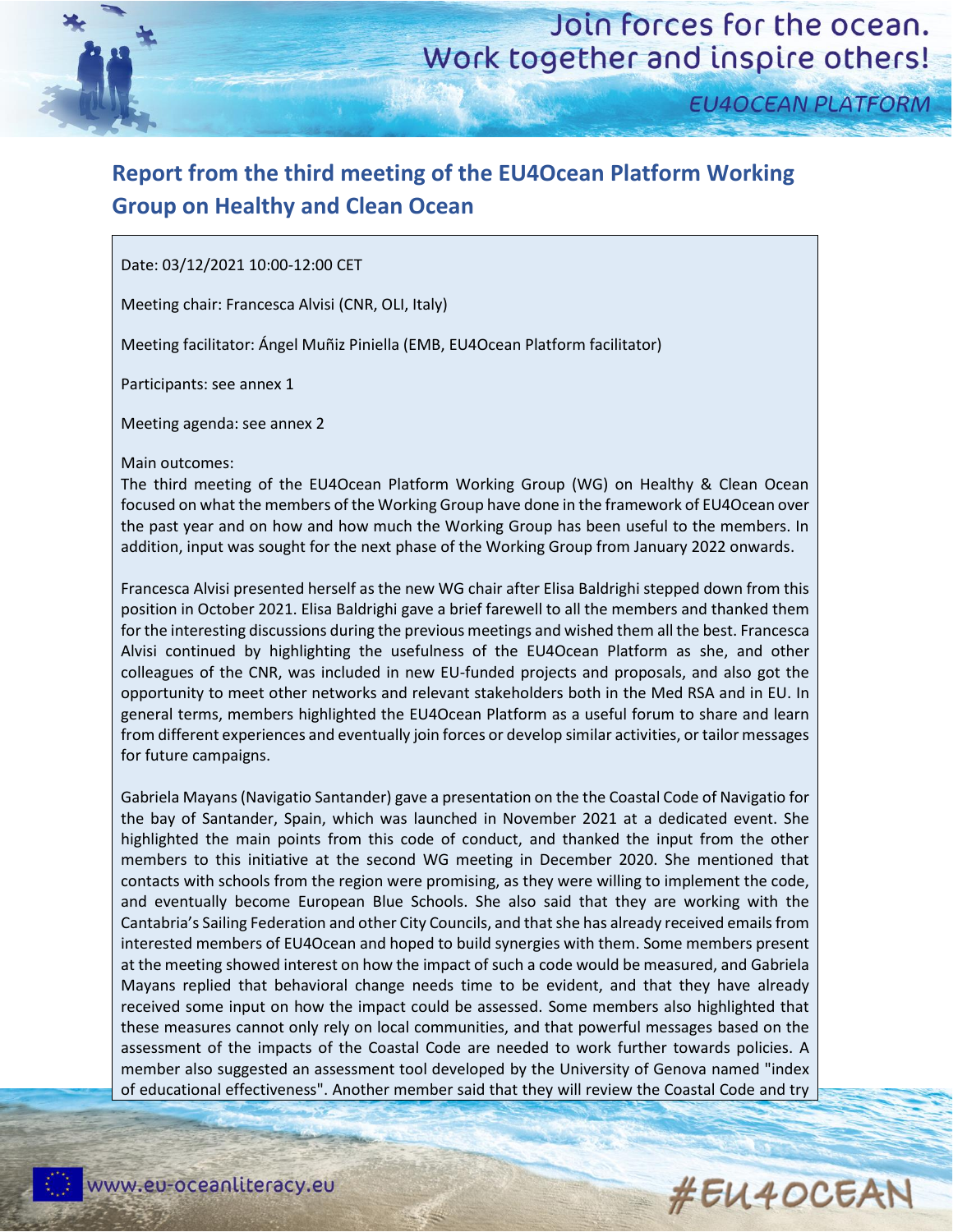# Join forces for the ocean. Work together and inspire others!

| <b>EU4OCEAN PLATFORM</b>                                                                            |  |
|-----------------------------------------------------------------------------------------------------|--|
| to see what elements can be linked to their local coast, and identify an action that can be carried |  |
| out in 2022.                                                                                        |  |

Starting off the discussions, Francesca Alvisi introduced a reflection on the concept of Healthy and Clean Ocean by specifically highlighting the connection between land and sea/ocean that largely determines the health of the ocean. She made a comparison between the network of rivers in Europe to the human circulatory system, and highlighted that everything that is thrown into that system ends up in the ocean. Members appreciated this comparison and reminded that the narrative "the Ocean starts here" is still really relevant. One member also highlighted that the atmosphere also connects inland areas to the Ocean.

Francesca Alvisi suggested to concentrate the efforts from this WG on finding ways to show the intrinsic interactions between the environment, as a healthy and clean Ocean depends on a healthy and clean environment. She suggested to reinforce the connection with in-land communities and challenges of the "I live by the Sea International Youth Photo and Film Contest" [\(https://todaywehave.com/CONTEST.html\)](https://todaywehave.com/CONTEST.html), a photo and video contest and exhibition where a narrative explaining the connection to the sea is shared as well. Entries from in-land could also document connections with the Ocean that interest people and help to promote lessknown/obvious connections. This would re-iterate that every activity that humans do could impact the Ocean, even if you live far from the sea. It was highlighted that this was the motto of the MakeEUBlue campaign developed by EU4Ocean, and that this related to the "show us your water" campaign discussed in previous meetings.

It was agreed that the WG Chair Francesca Alvisi, Margherita Zorgno (co-organizer of the I live by the Sea contest), Nathalie Van Isacker and Ángel Muñiz Piniella would meet with the organizers of the "I live by the Sea contest" to present the promotion of this idea, and if agreed, a special call for entries could be made for distribution for the EU4Ocean Platform members and the EU4Ocean youth communities. Francesca, together with some WG members, will also start to develop a list of possible connections between land and sea and illustrative materials to be posted on the social networks and/or on the EU4Ocean platform. In the meantime, the WG members could raise awareness of the existence of the Coastal Code within their networks, especially at in-land locations.

### **Background and summary of the EU4Ocean Plaftorm Working Group on Healthy and Clean Ocean second meeting**

To operationalize the [EU4Ocean Platform,](https://webgate.ec.europa.eu/maritimeforum/en/frontpage/1483) and bring its active group of organisations, initiatives and people closer together, three thematic Working Groups were established in September 2020. The themes of these Working Groups (WG) are Climate and Ocean, Food from the Ocean, and Healthy and Clean Ocean.

The third online meeting of the WG on Healthy and Clean Ocean, chaired and moderated by Francesca Alvisi (WG chair), took place on 3 December 2021.

WG members discussed on how behaviour change could be promoted in-land and show the land-sea connection to make sure we achieve a healthy and clean Ocean. The Coastal Code developed by Nagivatio Santander was considered as a good example to share and promote, and an effort will be made to promote entries from in-land areas for the "I live by the Sea International Youth Photo and Film Contest".

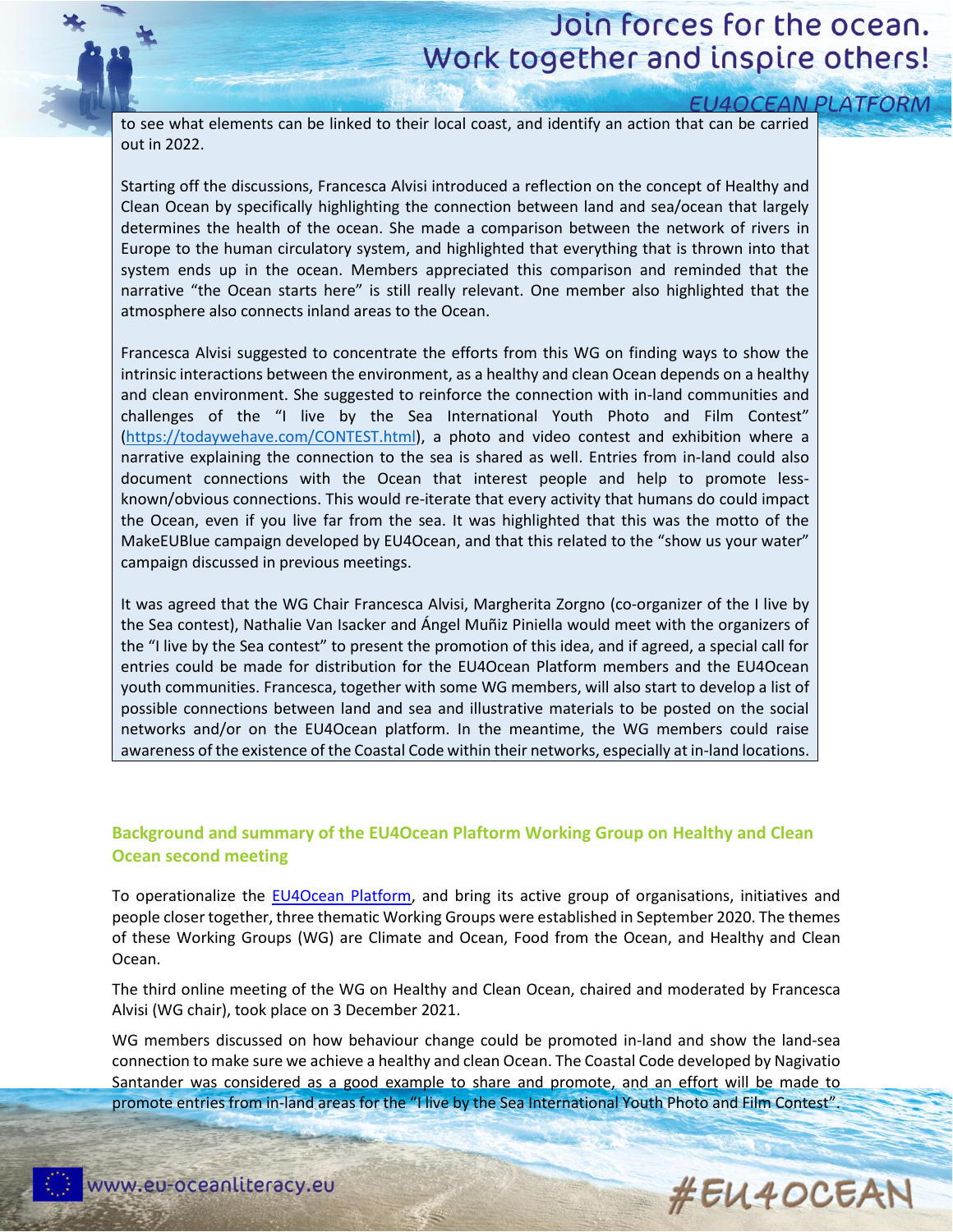

## Join forces for the ocean. Work together and inspire others!

**EU4OCEAN PLATFORM** 

**Annex 1**

### **EU4Ocean Platform members registered for the third meeting of the Working Group on Healthy and Clean Ocean**

| <b>WG member</b>                                  | <b>First Name</b> | <b>Last Name</b> |
|---------------------------------------------------|-------------------|------------------|
| Ocean Literacy Italia                             | Elisa             | Baldrighi        |
| CNR-ISMAR / Ocean Literacy Italia                 | Francesca         | Alvisi           |
| EMB                                               | Ángel             | Muñiz Piniella   |
| Irish Ocean Literacy Network                      | Noirin            | <b>Burke</b>     |
| <b>Explore Your Shore!</b>                        | Dave              | Wall             |
| DelTa - Delfini e Tartarughe nel Golfo di Trieste | Milena            | Tempesta         |
| JPI Oceans                                        | Willem            | De Moor          |
| FONDAZIONE ACQUARIO DI GENOVA                     | Antonio           | Di Natale        |
| Lithuanian Sea Museum                             | Jurgita           | Eglinskiene      |
| Mare Nostrum NGO                                  | Andreea           | lonașcu          |
| Mare Nostrum NGO                                  | Anca-Maria        | Gheorghe         |
| Eurofleets+                                       | Niamh             | Flavin           |
| Klaipėda University                               | Paola             | Forni            |
| Navigatio Santander                               | <b>GABRIELA</b>   | <b>MAYANS</b>    |
| Ecologic                                          | Chiara            | Mazzetti         |
| ACTeon                                            | Pierre            | Strosser         |
| <b>CSIC</b>                                       | Laura             | Prieto           |
| Independent                                       | Giulia            | Realdon          |
| Seascape Belgium                                  | Nathalie          | Van Isacker      |
| <b>EurOcean</b>                                   | Margherita        | Zorgno           |